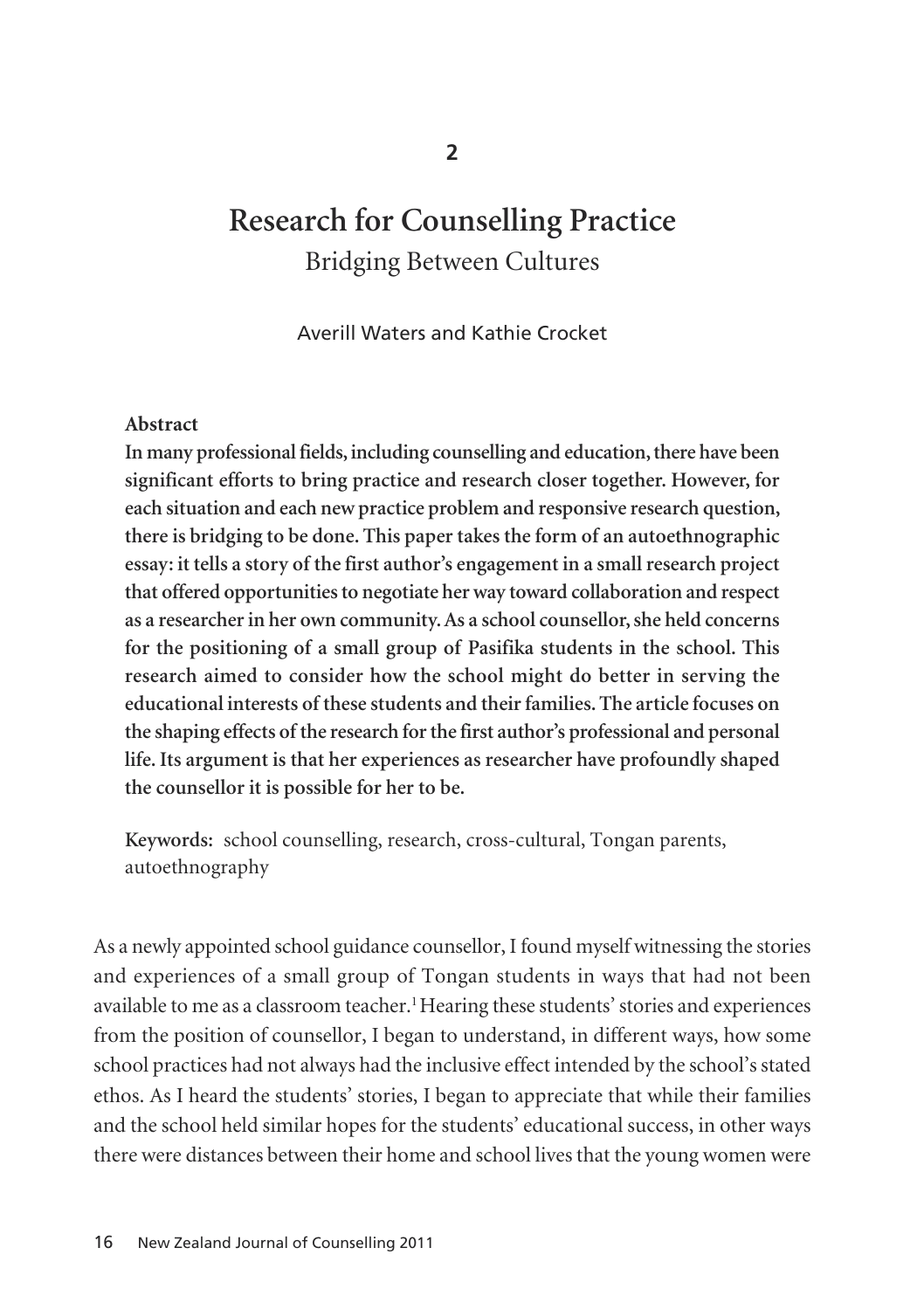navigating daily. I began to realise that I had little understanding of what it is like to cross a bridge daily between different cultural beliefs and practices.

Other school staff had developed a similar awareness of the positioning of these students and in response had introduced some new initiatives in a bid to offer more inclusion to Tongan students and their families. However, it occurred to me that the people most affected and with the most knowledge about navigating between cultural differences had not been consulted about these developments. The question of what the girls and their families might say if they were consulted led to a small research project (Waters, 2008) in which I sought their perspectives.

The processes of research, particularly the consultations with Tongan students and parents, led to my taking some halting steps on a personal journey part-way across a bridge between cultures. In doing so, I started to appreciate, in a more embodied way, that ideas I had previously viewed as *common sense*, and upon which I made personal judgements, have their origins in culture. This realisation has opened up space to do things differently in my personal learning and in my counselling practice. In becoming a researcher with and for others, I have learned much more than I anticipated about myself, my work, and my life.

#### **Some Cultural Differences**

The school in which the study took place is an upper-decile school with a special character based on Christian values and beliefs. In contrast to some schools in other parts of New Zealand, a small number of the students (5% of the school roll) are Pasifika. Many of these students' socioeconomic circumstances are very different from those of the majority of students. Their cultural lives are also very different. There are many ways in which this particular group of students whom I meet in my work as guidance counsellor are required to inhabit different worlds in and out of school. As a teacher, I knew this, but in the course of the research I gained a more meaningful understanding, which I have taken into my work as a counsellor.

The literature had told me that the collectivist base of a Pasifika society contrasts with the more individualistic base of mainstream New Zealand (Alefaio, 2007; Metge, 1990). The dominant culture, reflected in the institution of school, favours competi tiveness, independence and individualism (Cahill, 2004; Jones, 1991). The school curriculum in New Zealand produces individualism by rewarding individual thought, questioning the teacher, and critiquing taught knowledge (Jones, 1991). Yet generally,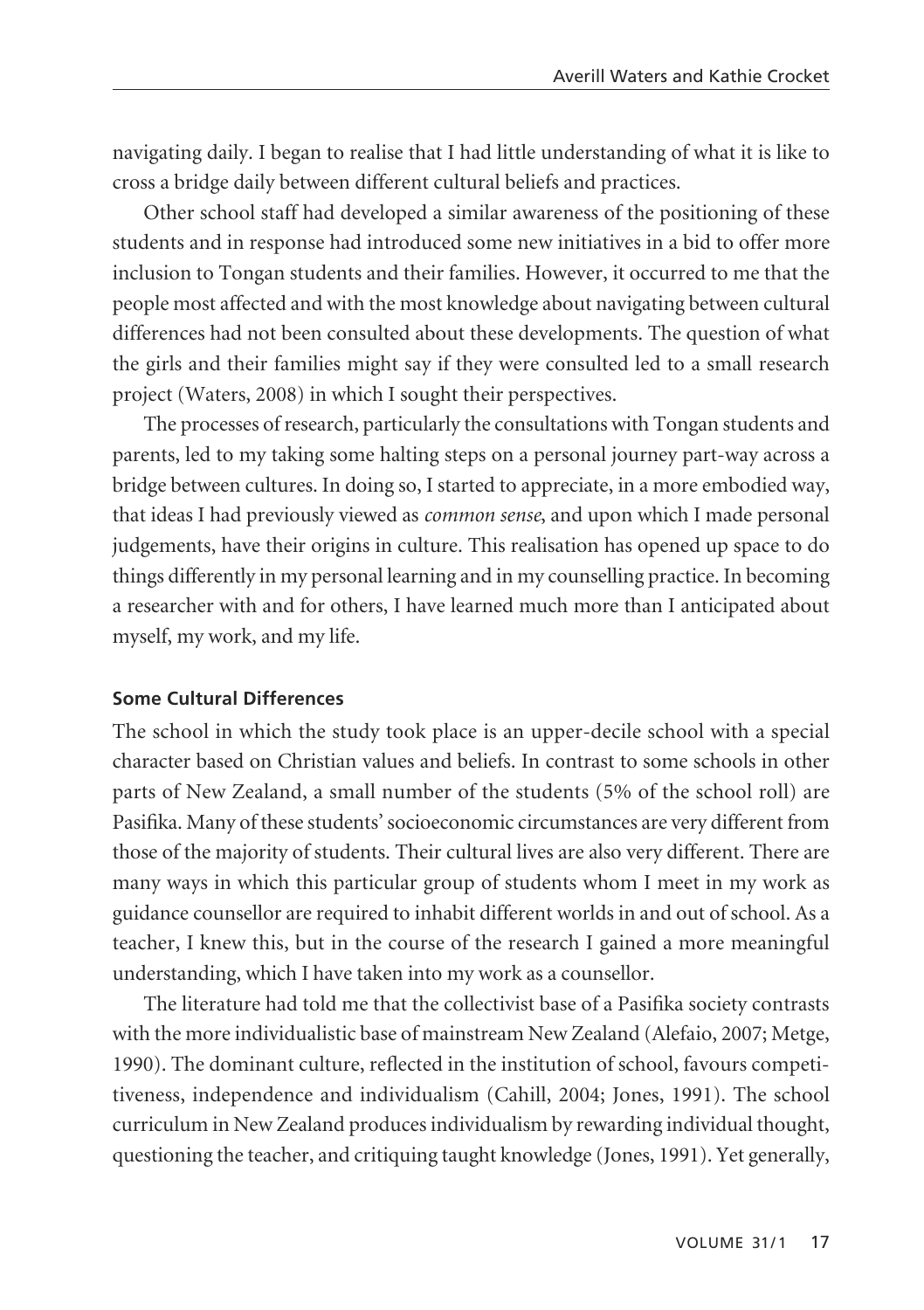Pasifika children are brought up to put the community first by accepting their allotted place in society and respecting unquestioningly the authority of those with a higher rank (Campbell, 1992; Gorinski & Fraser, 2006; Jones, 1991). On these terms, Pasifika children tend to be discouraged from expressing themselves in adult company, thus creating a pattern of communication between adults and children that does not particularly encourage curiosity or the critique of taught knowledge (Gorinski & Fraser, 2006; Jones, 1991). While it would seem that traditional practices of teach ing, in which the teacher imparts knowledge, would advantage Pasifika students, the more general curriculum expectations produce and place value on individual thought and achievement.

Pasifika students thus tend to be asked to stretch between two worlds. The school expects them to work independently at their schoolwork and to complete their own homework, while at home their identity is largely defined through their membership of and responsibilities to the extended family. Relationships with and commitment to the extended family and wider community and its activities shape their daily lives.

Although in my own personal history there are strong links to family and community, I am nonetheless influenced by the centring of individuals inherent in pälangi cultural practices. As a member of the dominant culture, the stories that have produced my identity as a pälangi middle-class woman can easily be taken for granted and it is inevitable, despite my efforts to resist, that I will draw on them. Indeed, the practices and beliefs of a dominant culture are usually understood as *common sense*, rather than as unique constructions of that culture (Black & Huygens, 2007; Tatum, 2007). These dominant practices and beliefs have also infiltrated and been taken up by other cultures in Aotearoa, and at times are difficult to recognise. In my learning in this project, I endeavoured to step away from the familiar knowledges and practices of my own culture as I sought to understand more of the experiences of those from a culture that was largely unfamiliar to me. This stepping away from the familiar was and is a constant challenge, as the stories from my culture pervade daily life.

## **Cultural Considerations for the Research**

From the outset, I expected and hoped that this research would open my mind to understandings that my culture and life experience had not made available to me. The process of the research constantly provided opportunities for me to be accountable, reminding me that I could not afford to be complacent: there was too much that I did not know. Davies (1993) suggested that we do not see the shaping lens of the pane of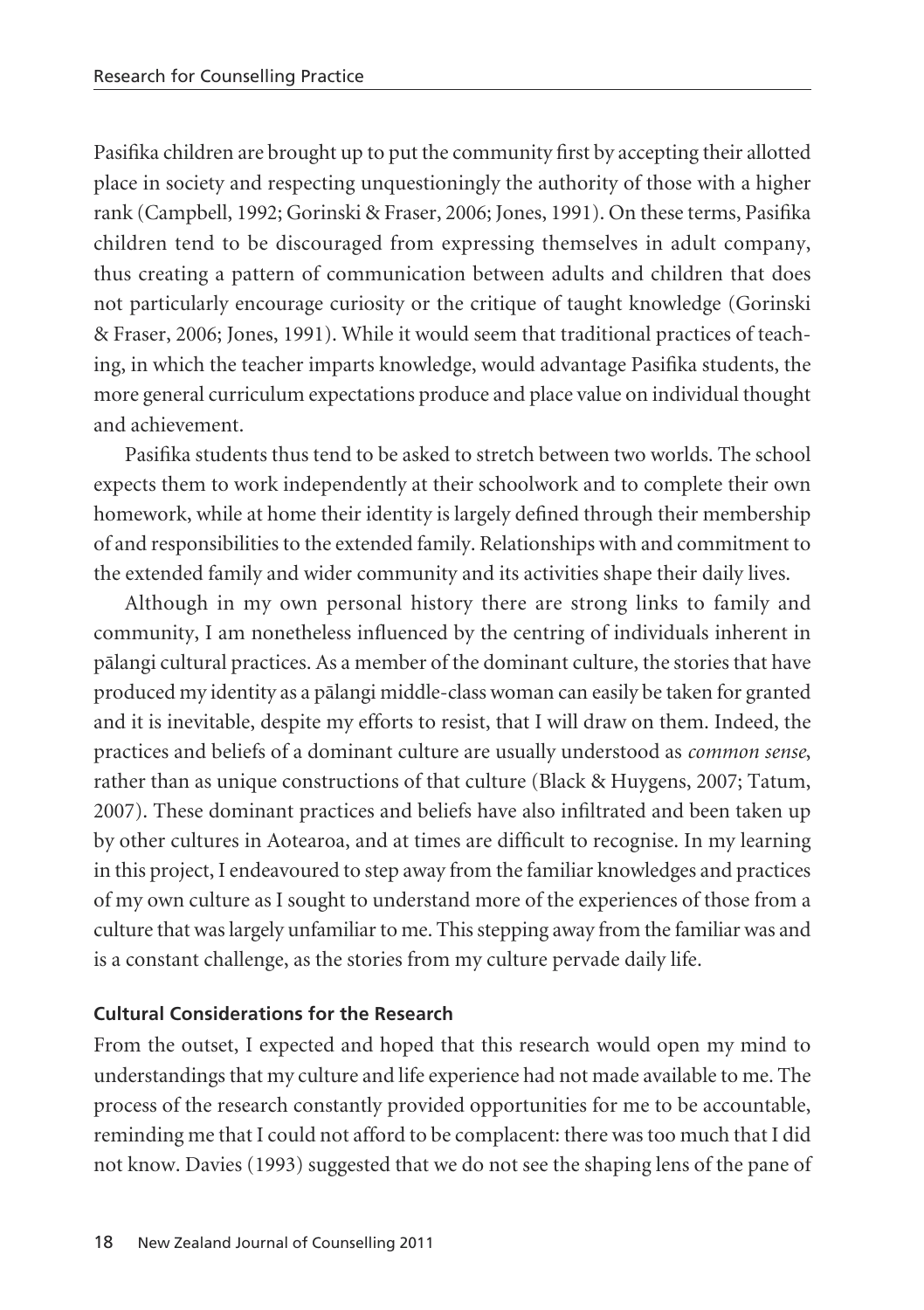glass through which we are looking until the glass is shattered: the metaphor of the pane of glass encapsulates my experience of gaining a glimpse of the cultural lenses through which my own life has been shaped.

My challenge in embarking on this research was to act on my good intentions in ways that acknowledged that I was a cultural outsider. I was conscious of some of the limitations I brought to this project and that these had the potential to have colonising effects. The words of the Tongan researcher Vaioleti (2006) reminded me of my responsibilities: "Pacific peoples have endured years of disempowering research, with little social or economic improvement in their health and education" (p. 22). Good intentions notwithstanding, research has the potential to further marginalise Mäori and Pasifika people (Anae, 1996; Bishop, 2005; Bishop & Glynn, 1999; Smith 1999; Vaioleti, 2006).

*Researchers in the past have taken stories of research participants and have submerged them within their own stories, and retold these reconstituted stories in a language and culture determined by the researcher. As a result, power and control over research issues such as initiation, benefits, representation, legitimation and accountability have been traditionally decided by the imposition of the researcher's agenda, interests and concerns on the research process.* (Bishop & Glynn, 1999, p. 103)

As I engaged with the relevant literature, I found over and over that indigenous writers were protesting the colonising effects of what had gone before in the name of research.

*From the vantage point of the colonized, a position from which I write, and choose to privilege, the term "research" is inextricably linked to European imperialism and colonialism. The word itself is probably one of the dirtiest words in the indigenous world's vocabulary.* (Smith, 1999, p. 1)

Increasingly, I found myself questioning whether I should proceed with the research project. However, the daily presence of young Tongan women in my counselling room and the positions they inhabited in the school structure were a constant and compelling reminder of my professional responsibilities. To do nothing would be to fail to respond to the school's and the counselling profession's value of social justice (New Zealand Association of Counsellors, 2002). The question then became how research could be carried out in a manner that was respectful of cultural difference, and thus non-colonising.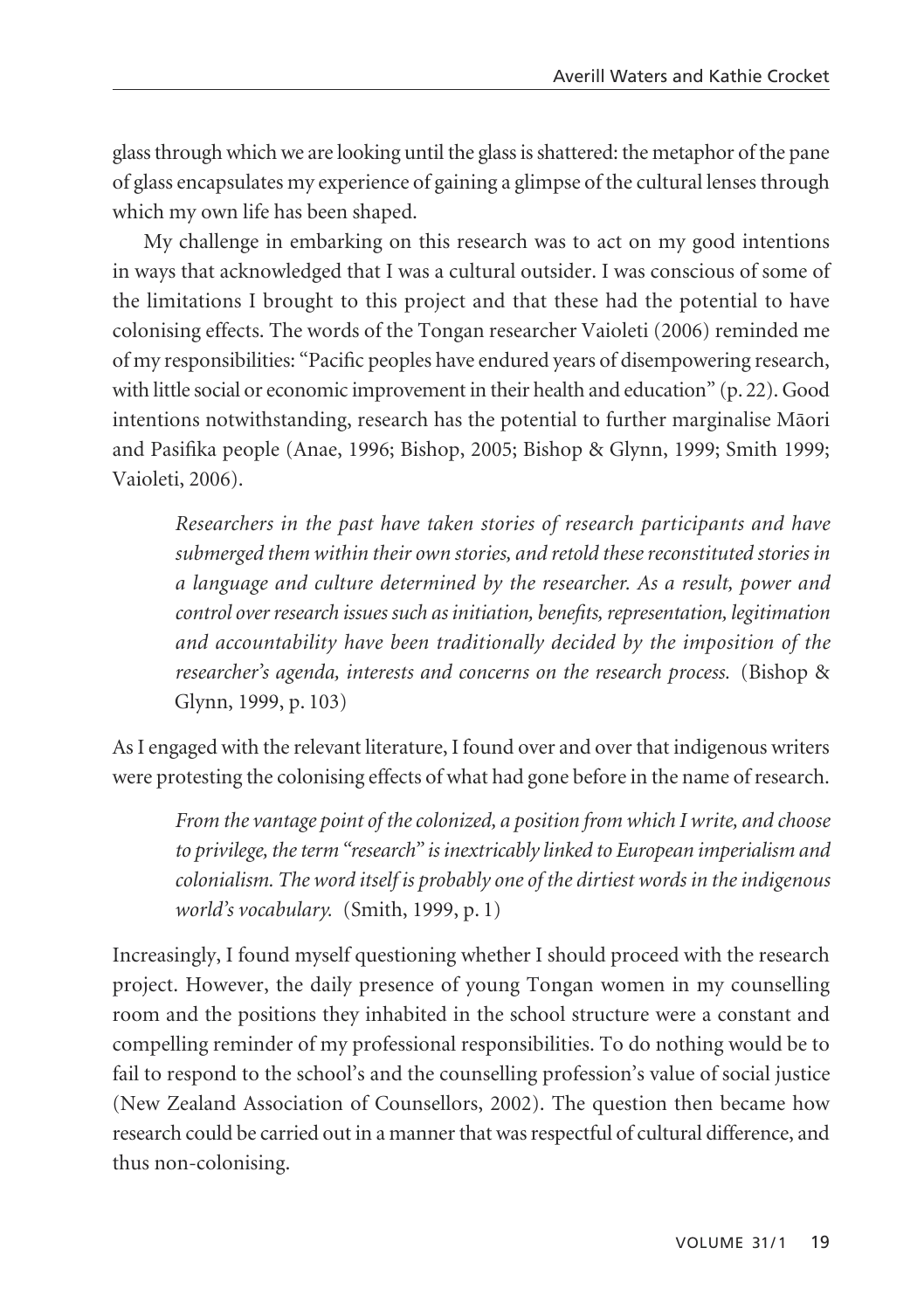While the literature offered many cautions, such as those cited above, it also offered some guidance about how I might proceed in order to engage in the kind of culturally respectful research to which I aspired.

*If researching ethically is about respecting human dignity, then it is critical that the process is culturally appropriate for the participants. It is imperative that Pacific research ethics (protocols) emerge from Pacific world views in order to keep synergy with the methodology and to protect the integrity of participants as Pacific cultural beings.* (Vaioleti, 2006, p. 29)

Research that is based on respectful practices seeks to research "with" rather than "on" people in ways that treat them as "competent authors and accountants of their actions" (Burman, 2001, p. 262).

*Respect is a reciprocal, shared, constantly interchanging principle which is expressed through all aspects of social conduct.* (Smith, 1999, p. 120)

Writing about his experiences as a Päkehä researcher involved in research on Mäori education, Glynn (2007) advocated that non-Mäori researchers should seek to be "unknowing rather than expert, responsive rather than controlling" (p. 3) and be more involved in listening rather than talking. He described seeking both permission from and the support of kaumätua for a research project by following and being conversant with the appropriate cultural practices. Following Glynn (2007) and Cahill (2004), I took the step of seeking advice from the school's Pasifika mentor, who took up something of a brokering role between the students and their families and me as researcher. She also offered to draw on the skills and knowledge of her uncle, who holds a position of influence in the Tongan community. I deeply acknowledge and express my appreciation to both Vasi and her uncle for their support of this project. The story of learning that unfolds below would not have been possible without their contribution.

## **A Personal Journey**

From these more general perspectives, I now turn to the ways in which the process of the research has shaped my personal understandings and thus my professional life. I believe that acknowledging my own learning is part of the reciprocity Smith advocated, and part of offering accountability. A second piece of writing, in preparation, uses the more traditional research format to report participants' perspectives.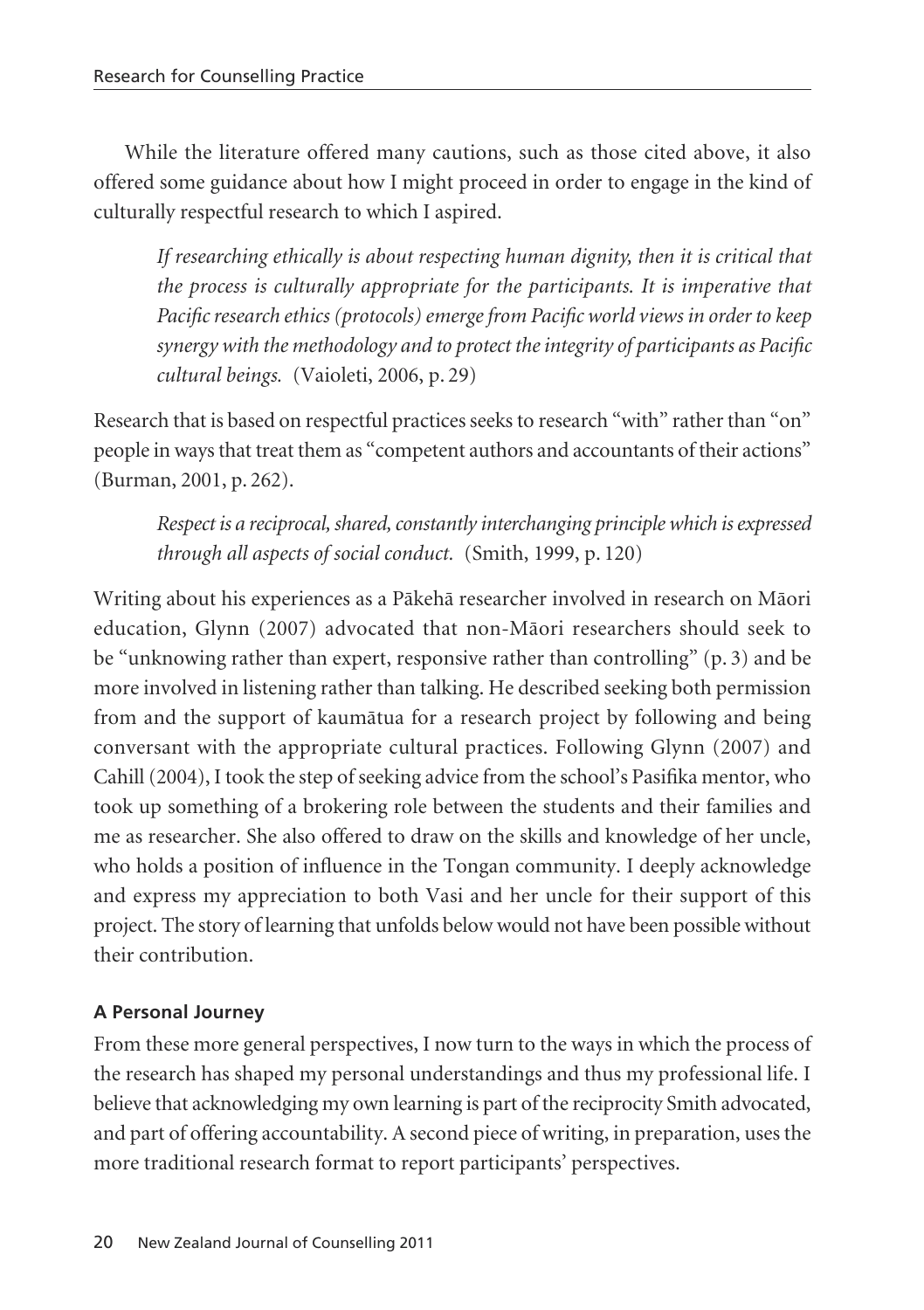When I embarked on this project, I thought of the research process in an academic sense. I didn't realise it would be an emotional and extremely thought-provoking journey, taking me down difficult paths that have led me to confront ideas I have taken for granted for many years. I started to understand the ways in which this research was forcing me to ask hard questions about my cultural understandings and values that I had not faced so inescapably before. I use the word *inescapable* advisedly to describe the sense of relational responsibility I experienced and continue to experience—toward the participants and to the school's Pasifika mentor, Vasi, and her family. The generosity they offered so moved me that the research was and is always present for me.

#### **Learning Collaboration**

Vasi, whose role as the Pasifika mentor sees her working with the school's Pasifika families, had a central role in facilitating this project. Warm and mutually respectful, my relationship with Vasi is not without complexity. As an older woman, age gives me a position of seniority in terms of Tongan culture. In addition, I taught Vasi when she was a student at the school, and we have each had to adjust to a new relationship as colleagues, but again I have a senior role. I did not want to take advantage of these positionings in a relation of power, preferring to offer inviting position calls (Davies & Harre, 1990; Drewery & Winslade, 1997) that might allow us to develop a more equitable relationship. At the same time, there was much for me to learn through our working relationship; Vasi is well-respected by the Tongan community, and has an insider's knowledge of the culture and skills in navigating between cultures. Gradually I came to appreciate that the warm response I was receiving from the Tongan community was the result of Vasi's involvement.

### *Diary entry, October 42*

I find myself wondering if the conversations I had would have been possible without Vasi's help. I think her presence and support positioned me well in terms of inviting participation and the stories that were told. I rode on Vasi's coat tails, so to speak. It was her support that has given me credibility it is not something I have earned. It is so humbling. It was an epiphany for me to realise just how instrumental Vasi has been in helping my work gain acceptance and credibility in the Tongan community. I reviewed Fran Cahill's work. She talks about a "broker"—someone with high status in the community who supported her work and introduced it to the participants and hence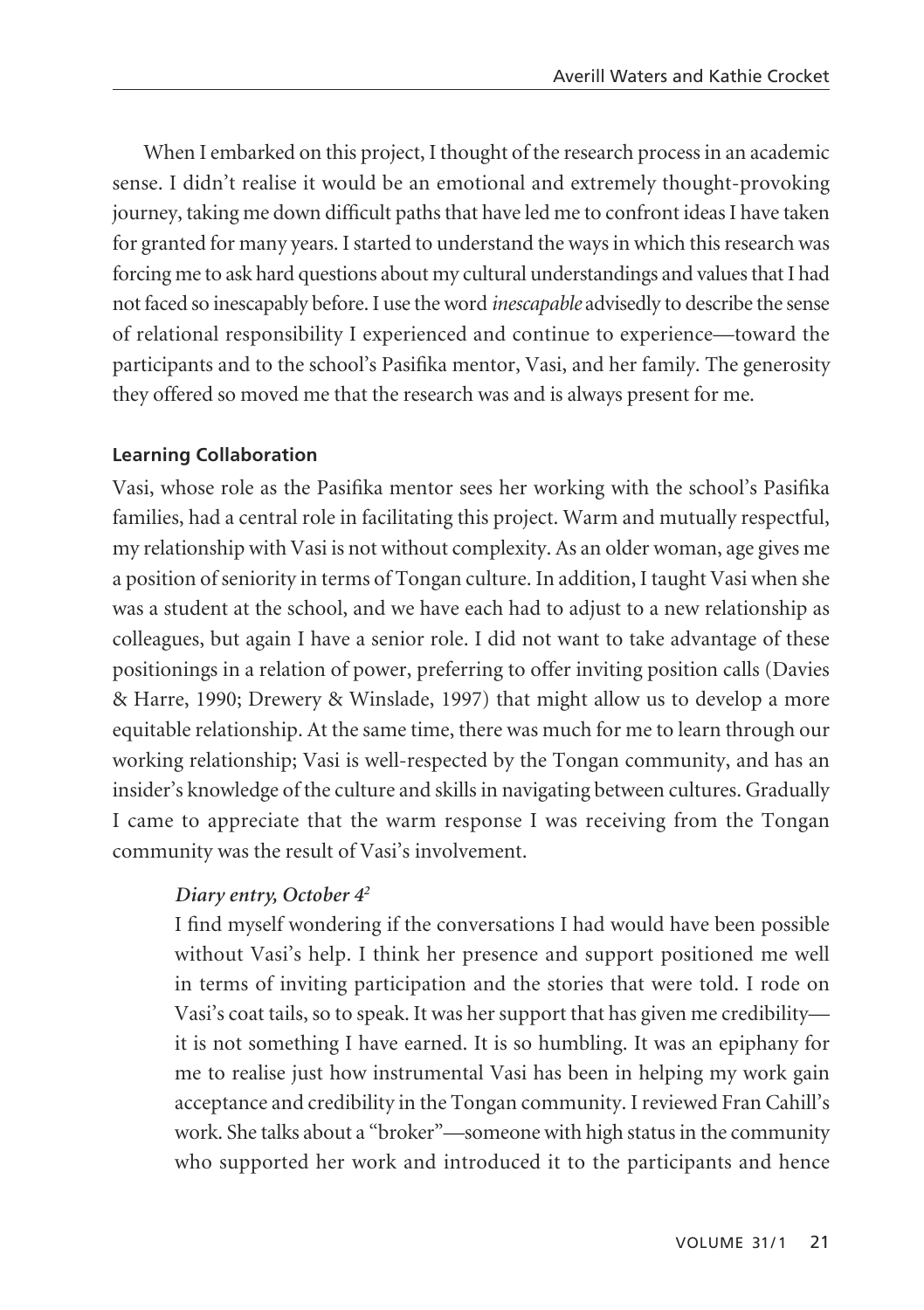gave it credibility. I have read this several times—so why did it take so long to fully appreciate Vasi's role in my work? I think this process of research opens up new learning in quite a different way to academic reading. On one level, I know these things, but on another, it takes the research to really start to understand.

I had read Smith's (1999) comment that "respect is a reciprocal, shared, constantly interchanging principle" (p. 120). However, as I reflected on my new understanding of Vasi's cultural contributions through her positioning in the Tongan community and her personal support of me, I came to see cracks developing across the pane of glass that had centred me in the research project. As the cracks developed, I began to realise that the centring of myself as researcher was a product of a dominant story of individu alism. With Vasi alongside, opening doors to research conversations, my "existence" as a researcher had become more possible:

*Our selves, our minds—and, indeed the society in which we live—are all cocreated projects, never solo performances in which we have star billing and others are mere background. We celebrate the other, for without the other there is no existence for us either.* (Sampson, 1993, p. 142)

Vasi's contributions helped steer me toward the kinds of respectful research for which I had hoped.

## **Noticing Privilege in My Positioning**

The personal journey of learning was uneven but ongoing. Before I had met the mothers who were participants in the study, another moment of reflection resulted in another crack in the pane through which I had been looking at the world.

## *Diary entry, August 2*

Vasi has been having difficulty contacting the Tongan parents to make a meeting time. One mother is working at two jobs so is difficult to contact. Vasi has been unable to contact either of the other two mothers. I am wondering if I have the right to impose myself and my study on their busy lives. How middle class of me to think Vasi and I could make a time to visit together…and it would be simple to arrange. I think it is not just "others" who need to understand how it is for people to experience being marginalised. I need to get out of my books and discover reality.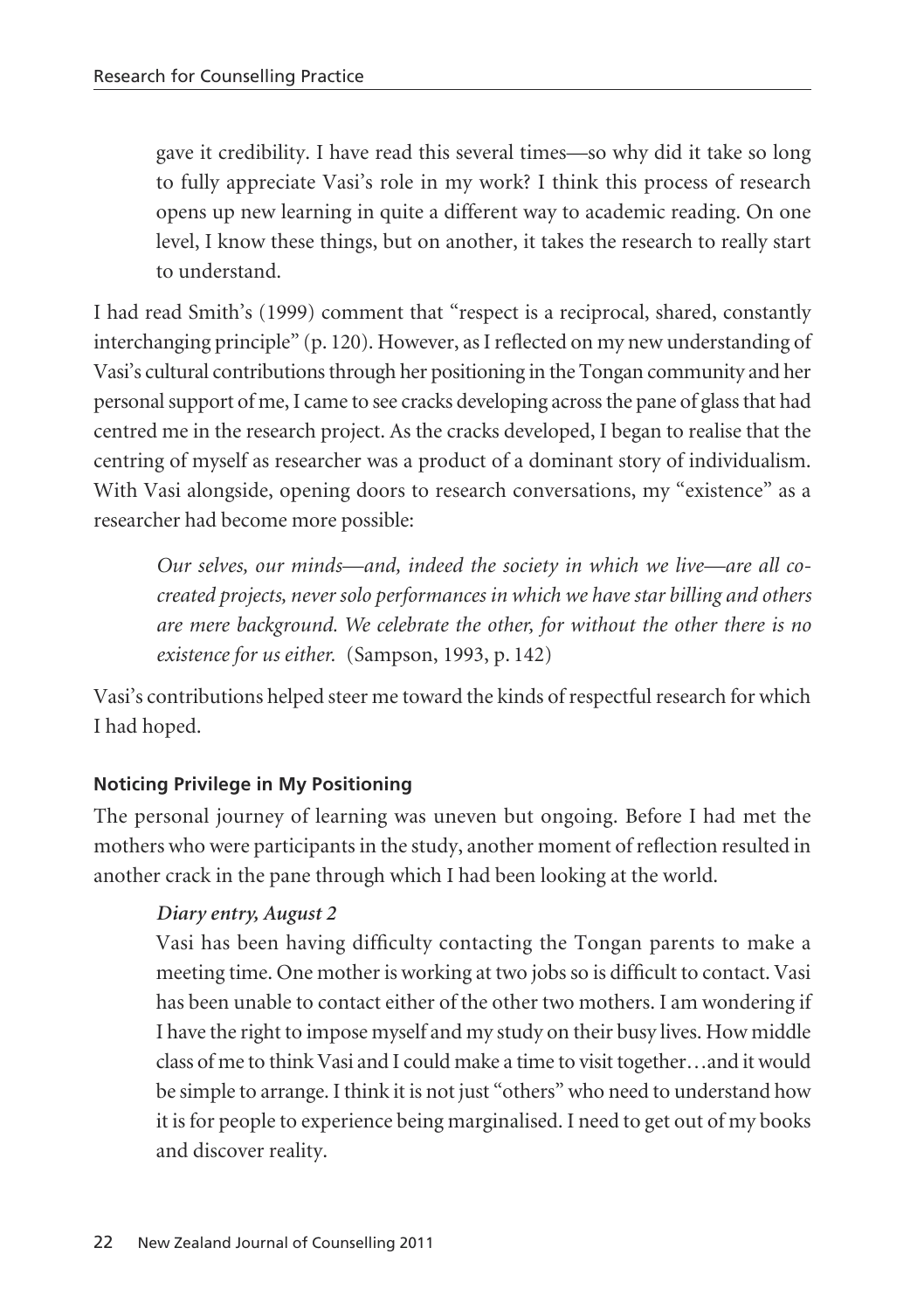Continuing on the theme of the privileges of my own positioning that were becoming more visible to me, the following day I wrote:

#### *Diary entry, August 3*

I have been concerned about how to keep privilege out of my research—but it is there. I think it has always been important to me to meet people on equal terms, to accept people on their own terms, and to value them for who they are. I have resisted discourses around image and judgement despite, or because of, their presence in my childhood. The stories are very present, however, and show themselves in my working environment, socially, etc.—all examples of further marginalisation. I thought I had stepped out of the "box" but find I am actually in it—and I don't like being there. The prospect of moving out is also uncomfortable.

These reflections on privilege formed part of my preparation for the initial visit Vasi and I made to Anau, one of the mothers I interviewed. Ahead of this visit, I had considered how I could acknowledge my gratitude for the gift of her time in such a busy and demanding life. I wanted to take something that was practical and did not position me as benevolent. After considerable thought, consultation, and conversation, I decided to take a bag of home-grown mandarins. Along with my mandarins, I took the sharpened awareness of how much larger than me this project was. I believe I did enter Anau's home with a sense of humility and a genuine desire to do all I could to step out of the position of authority conferred by the school. If I entered with humility, I left with even more.

#### *Diary entry, August 10*

As I left, Anau gave me the most beautiful Tongan bag which is sitting in front of me. It is really beautiful. My bag of mandarins suddenly felt very inadequate. I said to Vasi I felt bad about it. She gave the giving a Tongan name, mäfana, and told me it "means she has warmed to you." So while I feel undeserving because I went to ask a favour and was given a most beautiful gift that speaks of Tonga and has been crafted with care, skill, and love, I also feel humble to think she has warmed to me. Perhaps I did leave authority at school.

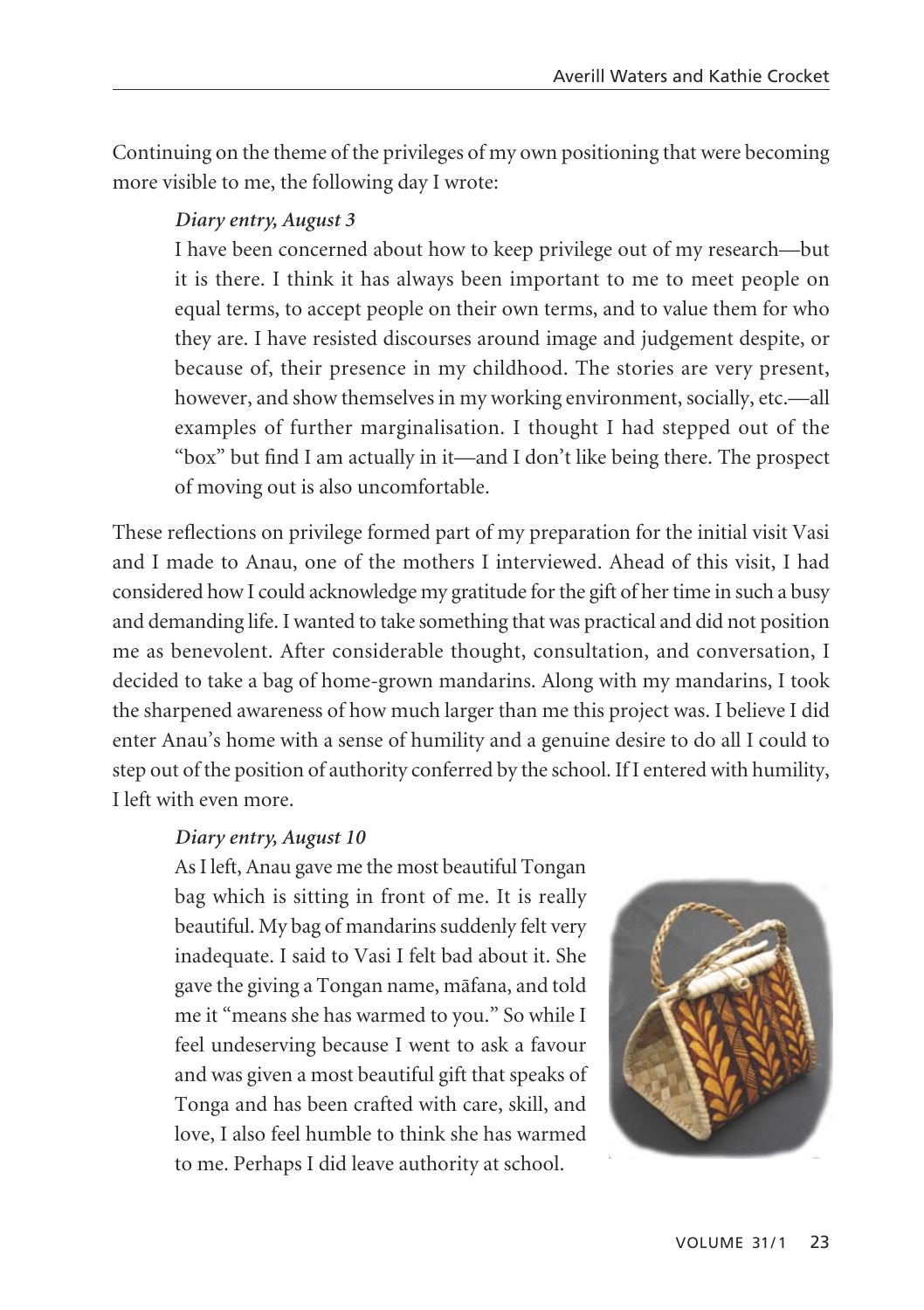The bag (kato) is a gift I treasure and reminds me of the opportunity I had to learn something of the Tongan values of reciprocity and respect. It symbolises the commitment I have to honour the contribution that the school's Tongan community has made to my research.

*The effect of reciprocity is such that when people will give* koloa *(in this case, time and knowledge) they will expect it to be respected and honoured, and to be used well.* (Vaioleti, 2006, p. 26)

## **Consultation and Learning**

I was further humbled a few weeks later when I read the transcripts of interviews with two mothers and with a group of students and realised there was an expressed awareness, not just of the daily challenges facing Tongan families, but also of the strategies that would be helpful in overcoming these challenges. The mothers had many ideas about steps that could be taken by the school to support their daughters in achieving their potential in the school system. This led me to wonder why we had not approached them earlier.

## *Diary entry, September 10*

Why, when there is a problem, do we not go to the people directly affected and find their thoughts on how to get through it? I think it has to do with expert knowledge—and school is a place where this is alive and well. I think it helps to preserve the dominant position and continue the oppression.

Smith (1999) had expressed similar thoughts when she stated:

*Communities are the ones who know the answers to their own problems, although their ideas tend to be dismissed when suggested to various agencies and governments.* (p. 159)

The mothers commented on some of the obstacles to communication between their community and the school. In terms of communication between schools and their communities, the traditional venue for parents to be heard is at the parent-teacher meetings. Of these, Sela, the mother of a student, said:

*As for the meetings for the parent-teacher meetings. The bad side of it, the parents can't really face that. They don't really want to face the…if the teacher is telling you about the bad side of your daughter. They don't want to hear it.*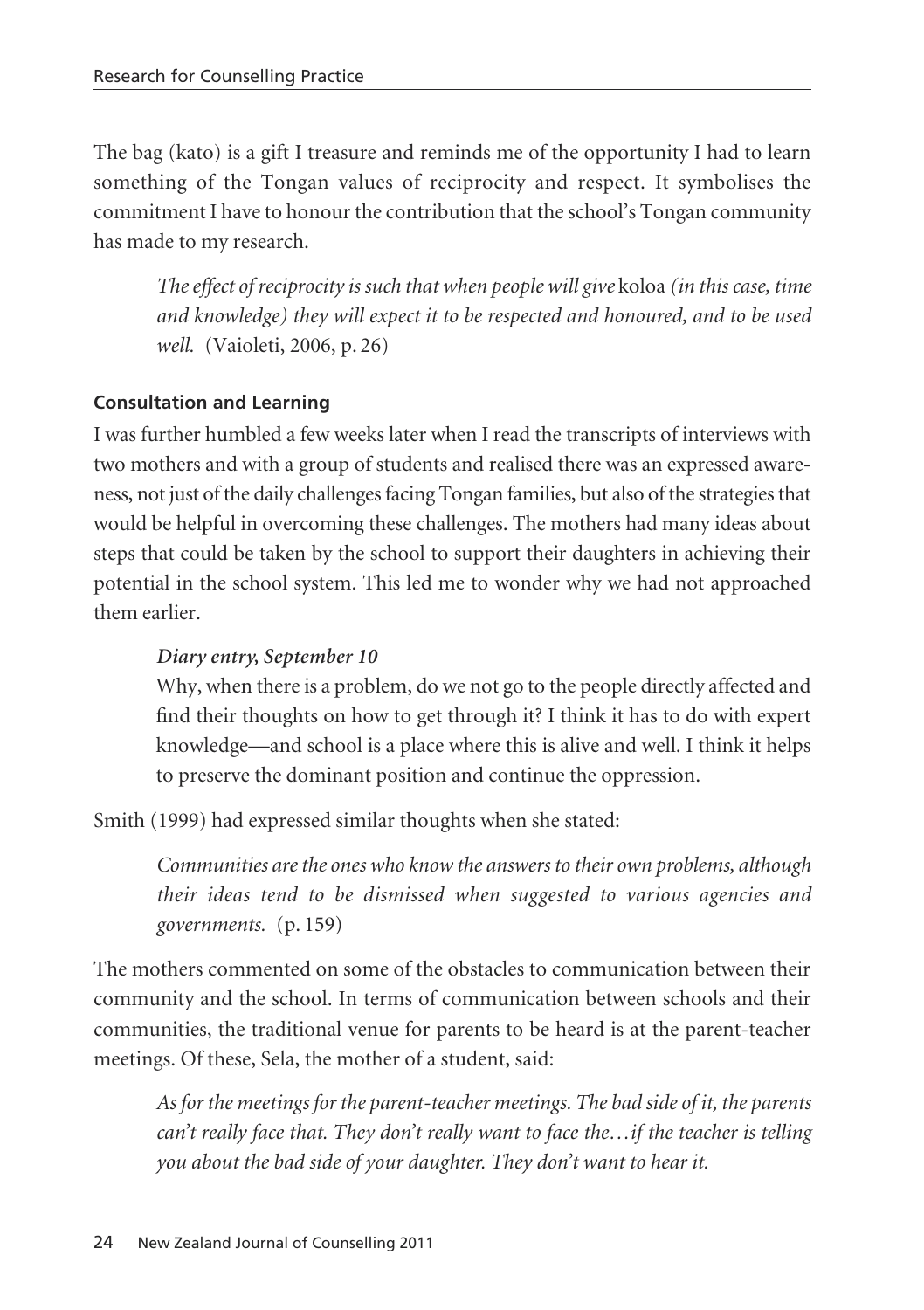By contrast, when speaking of the fiefia night—a cultural celebration in which girls perform traditional dances and music and which many of the Pasifika parents attend— Sela said:

*It's like the warmth that the parents have within them when they see their child performing. It's like as if they are proud, it's the warmth feeling, the proudness you get when your child is performing, and you can share it with others as well. It's just parents—like you'd be proud seeing your son up on stage or your granddaughter or your grandson. It's just that warmth feeling, and that's why they like turning up to those sorts of things, because they know that their kids are performing.*

In these contrasting stories of parent-teacher interviews and the fiefia night, Sela helped me understand that if schools are to hear the voices of Pasifika people, we too may need to walk part-way over the bridge between cultures. Understanding something of the effects of our privilege, authority, misunderstandings, and judgements, we might find ways to position ourselves better so that we might listen to, accept, and take seriously the views and understandings of people from cultures other than the dominant one. Gorinski and Fraser (2006) cited Beveridge (2004) as stating that a school-community relationship "characterised by reciprocity, trust and respect" (p. 5) is vital for schools, students, and families. If there is to be a better understanding between Tongan families and the school, Sela's words showed me the importance of forums that are judgement-free and that foster two-way, open communication that will create the space for respect for difference and for shared understandings.

A further opportunity for learning occurred through my reflections on the mothers' perspectives on the Polyfest, a significant annual event for Auckland schools and Pasifika communities, a time of fierce competition and much celebration. Our school's support for students' participation in this event had been seen by the school as contributing to bridging between Pasifika families and the school. From one mother I heard a story of pleasure, a story that I might have anticipated. When talking of the effects of her daughter's participation in Polyfest, she said: "She's proud to be Tongan because she's happy to talk. She likes to find out more about the Tongan background. My background, my husband's background. She's much happier now."

Another mother, who had more than one daughter at the school and in our Polyfest group, was less enthusiastic, telling me that she found it very stressful to have to make the costumes the girls wear at Polyfest: "It's too much. Too much for me…It's a very hard job to do this."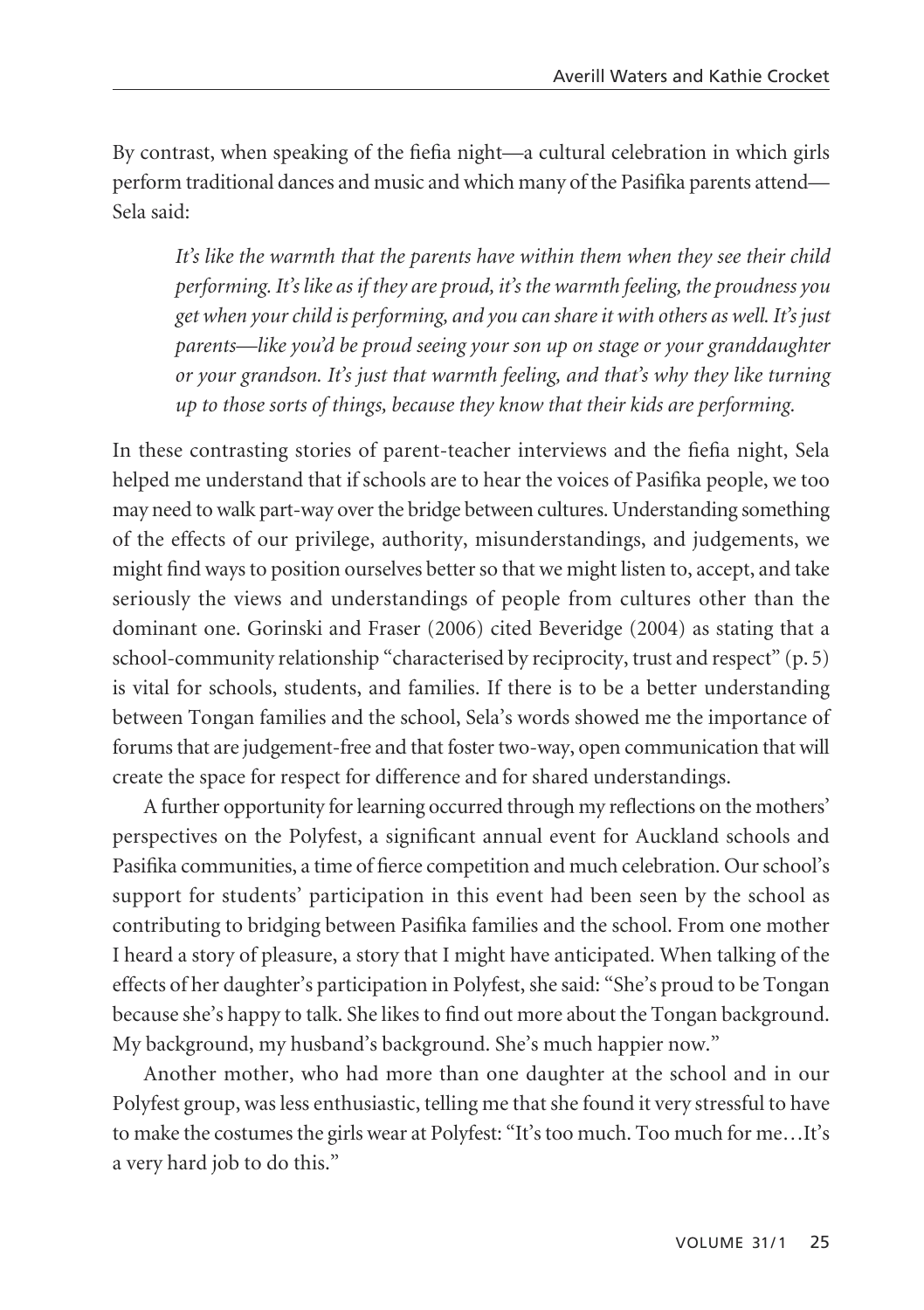As I read the transcript later, I witnessed myself becoming a little defensive about these latter comments. I knew the effort that two of the teaching staff put into helping with the costumes, staying behind after school to help the girls. However, as I reflected further, I realised that the parents of girls in the school drama production are not expected to make their daughters' costumes, nor are the cast members responsible for them. I found myself questioning why there was a different expectation of Polyfest participants and their parents than of school production participants and their parents. I also recalled the pressure that many of the Pasifika families are under in the workplace and how little time they have outside work and family commitments. And yet, they provide transport, music, and cultural expertise for the performance, and they make costumes for the Polyfest. I saw now how this mother's comment on her own situation had drawn my attention to an inequity of which I had previously been unaware. I understood how the school was better resourced to support performances in dominant cultural traditions.

## **Putting Learning into Action**

By the time I met with the students, these reflections and new understandings were adding to my sense of responsibility for the ways in which I would put the learning into action. Such an opportunity arose spontaneously during the research conversation with the group of Tongan students at school. One means the school uses to communicate with parents is the weekly school newsletter. The students talked about the newsletter during the group research interview. One student commented:

## *I give my mum the newsletter and stuff but she still doesn't really understand some stuff. But of course, she's from Tonga.*

As the discussion about parents and newsletters continued, the students suggested that if the newsletters were written in Tongan, they thought their parents would be more likely to read them. I consulted with Vasi and together we agreed which of the recent events could be celebrated by inclusion in a Tongan newsletter. Currently evoking pride in the Tongan community was the appointment of a Tongan student to the position of Head Girl for the following year. Vasi, with the help of her aunt and the students, went on to compile a school newsletter written in Tongan. We all experienced pride in this first Tongan-language newsletter for our school; it included photographs and was eye-catching. It was posted to the parents. Many students told me of their parents' reactions when they received it. Several parents posted copies to relations in Tonga. One mother framed her copy.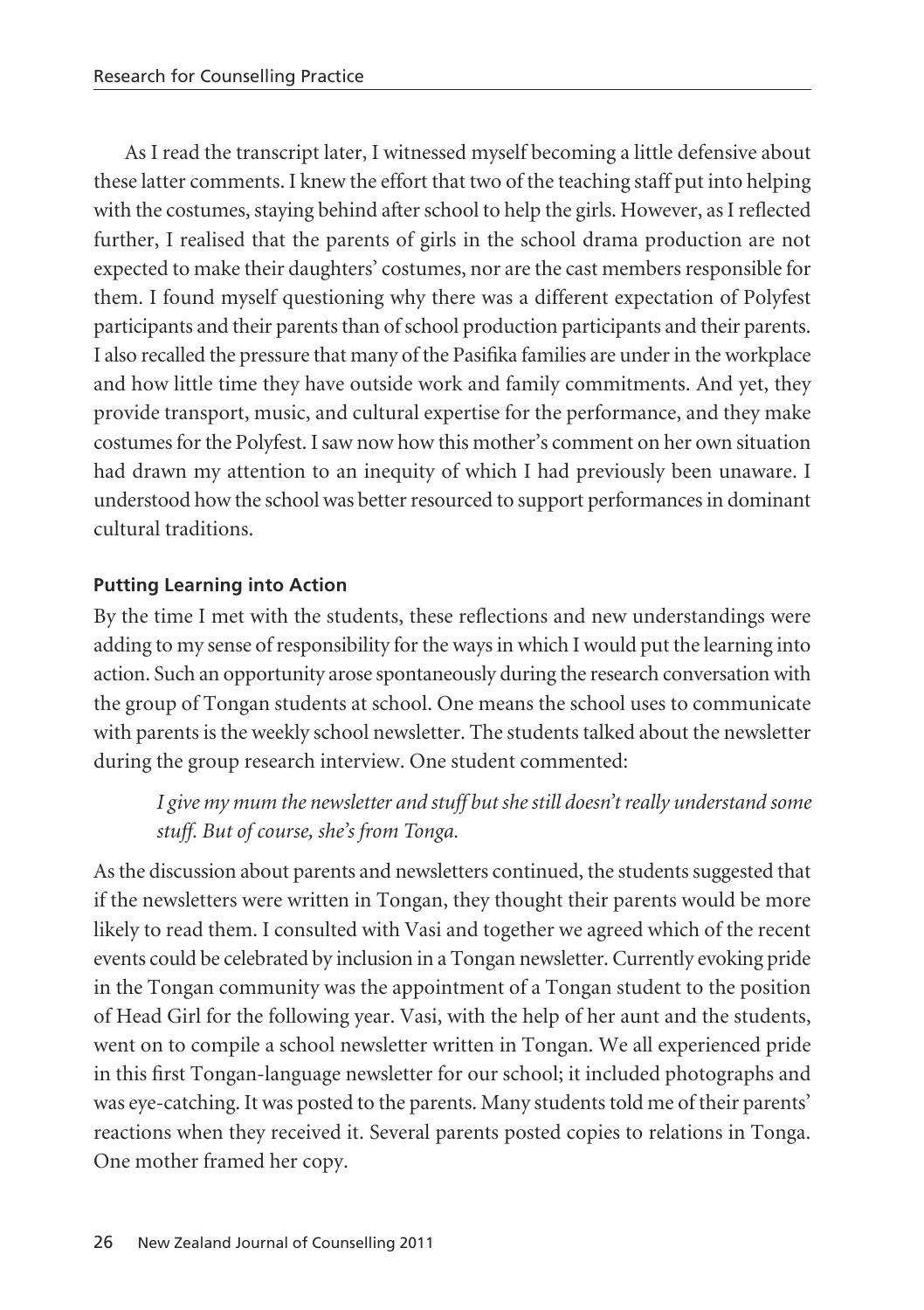When I heard the reactions to the newsletter, I once again experienced a sense of humility. The school's gesture of taking a step towards bridging understanding had given pleasure and pride to many of the Tongan families. As I reflected on this series of events, it seemed to me that the act of listening and responding to what was said was an important way of showing respect. I am reminded of Kaethe Weingarten (2010), who said that "small actions need not be trivial"  $(p, 8)$ . Placed in the context of the challenges the Tongan community faces in Aotearoa, the production of a newsletter was in some ways a relatively small action for the school to take, but one which was meaningful and brought a sense of being valued.

The opportunity to produce a newsletter was only one focus of the learning the students offered me. I also witnessed how they not only cross a cultural bridge each day, but they are also able to extend a helpful hand to others who are crossing different bridges. I asked:

*Has anybody got anything else that they would like to tell me about how we can help girls who are Tongan at [school] feel as though their culture is accepted and that their identity as Tongan young women is affirmed in the school?*

From them came the response:

*Maybe not just the Tongans. Maybe we could involve the other cultures as well. Maybe they might feel left out. The Tongans are the majority but we're not the only ones. And if other cultures realise that we're trying to help them, maybe their parents are having the same problem as our parents are, like not understanding what is happening in the school as well. That could help, maybe.* 

I experienced a great sense of warmth and awe when I heard these words, and later when I read the transcript. While I had been focusing on what I perceived to be a problem for Tongan students, it was evident the students' perspective was not limited to their own lives but took in the wider landscape of the school community and others who may be similarly positioned. Not only did they recognise that cultural, language, and institutional differences make it difficult for parents to communicate with school, but they also suggested that the same problems that their parents were experiencing were also likely to be affecting others.

I found myself wondering whether or not I would have been as generous or had the same insight and empathy for others had I shared their experiences. I thought about the length of time it had taken me to gain the beginnings of an appreciation of how it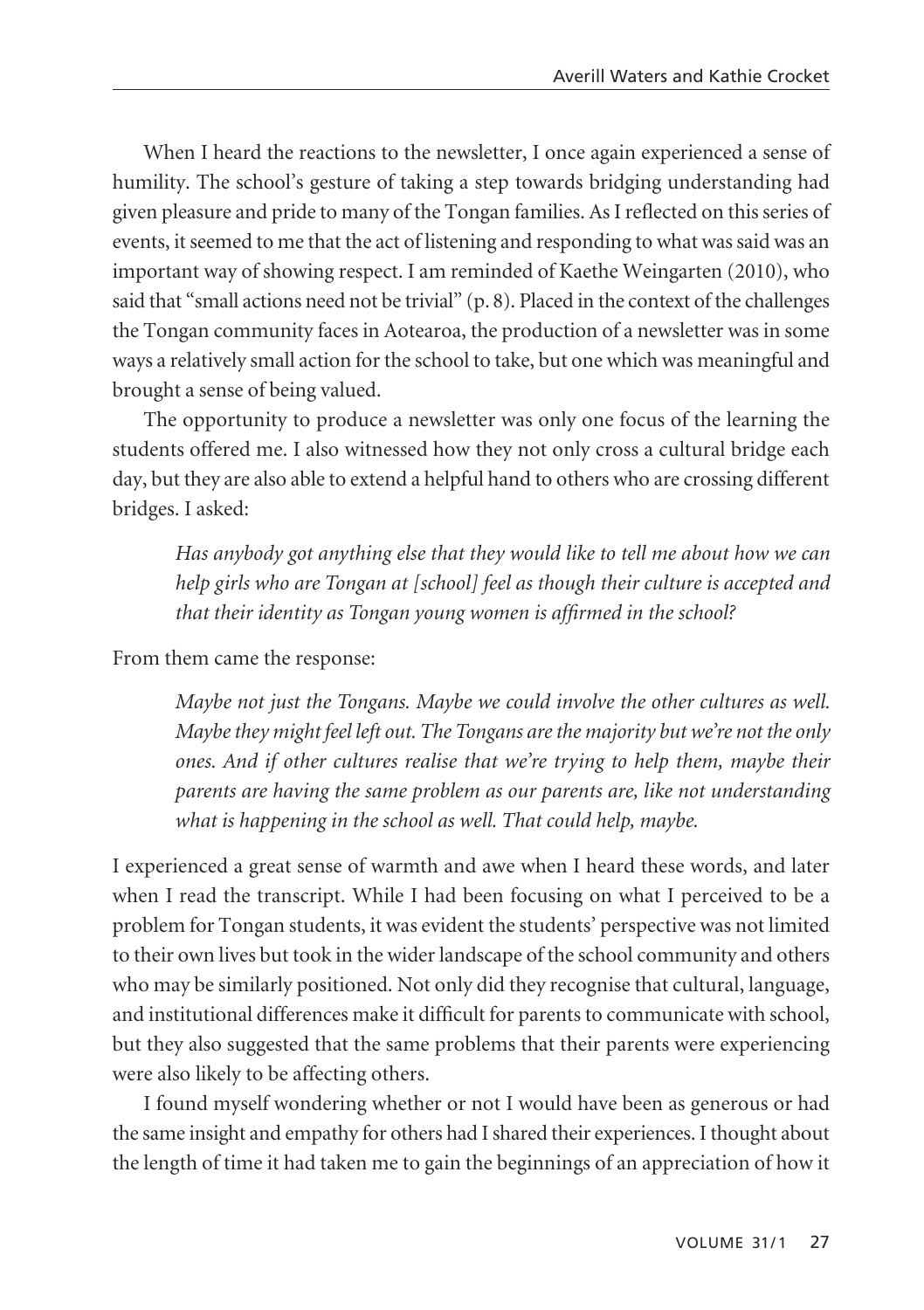is to navigate between cultures. I realised that the kinds of privilege I had experienced had blinded me to understandings that the students, through their daily navigations, had already arrived at. When I thought of the different positioning the students and I had in the school hierarchy, I once again experienced a surge of humility. Despite their youth, the students were much more experienced bridge-crossers than I was. I now appreciate that in many ways I am the learner and they are my teachers—at the same time as my professional position means that I must take responsibility for my own learning and for contributing to the students being positioned well for their learning at our school.

#### **Research for Counselling Practice**

There was much that I had not anticipated when I began this research journey. I had hoped that the research would somehow help me to respond more effectively, in my role as guidance counsellor, to the Tongan students whose lives, I could see, took on particular complexities in our school. That hope has been fulfilled, in part. The work is ongoing, of course. I had not anticipated that in fulfilling that hope I would also be offered such a rich opportunity to learn about myself and for my work. Earlier in this article, I referred to Davies' (1993) metaphor of the pane of glass that is not visible until it is in some way cracked or shattered. How did I prepare myself to see the glass through which I was seeing, and so to get to see differently?

While at one point I noted in my research diary that I needed to "get out of my books and discover reality," it was also by going to books that I prepared myself to learn. My reading about Pasifika students in education would have convinced me of the responsibility I had to learn, had the regular presence of the students in my counselling office not already convinced me. That reading was a step toward the bridge. And then I read the words of New Zealand researchers (Bishop, 2005; Glynn, 2007; Smith, 1999; Vaioleti, 2006) about the potential for harm when research has colonising effects. I listened to both their cautions and their guidance.

A further kind of bridging was going on for me here, bridging between books that told stories of others' experiences, and my experiences in my work and life, and my learning directly of others' experiences. And I was not alone in this bridging: Vasi's role as a cultural broker was critical to the possibilities of this practitioner research study. She was further supported by members of her family. I also consulted regularly with my online colleague-in-support, Jane Harkness, who helped me bridge between, first, the dilemmas I was identifying; second, what I already knew; and third, what it might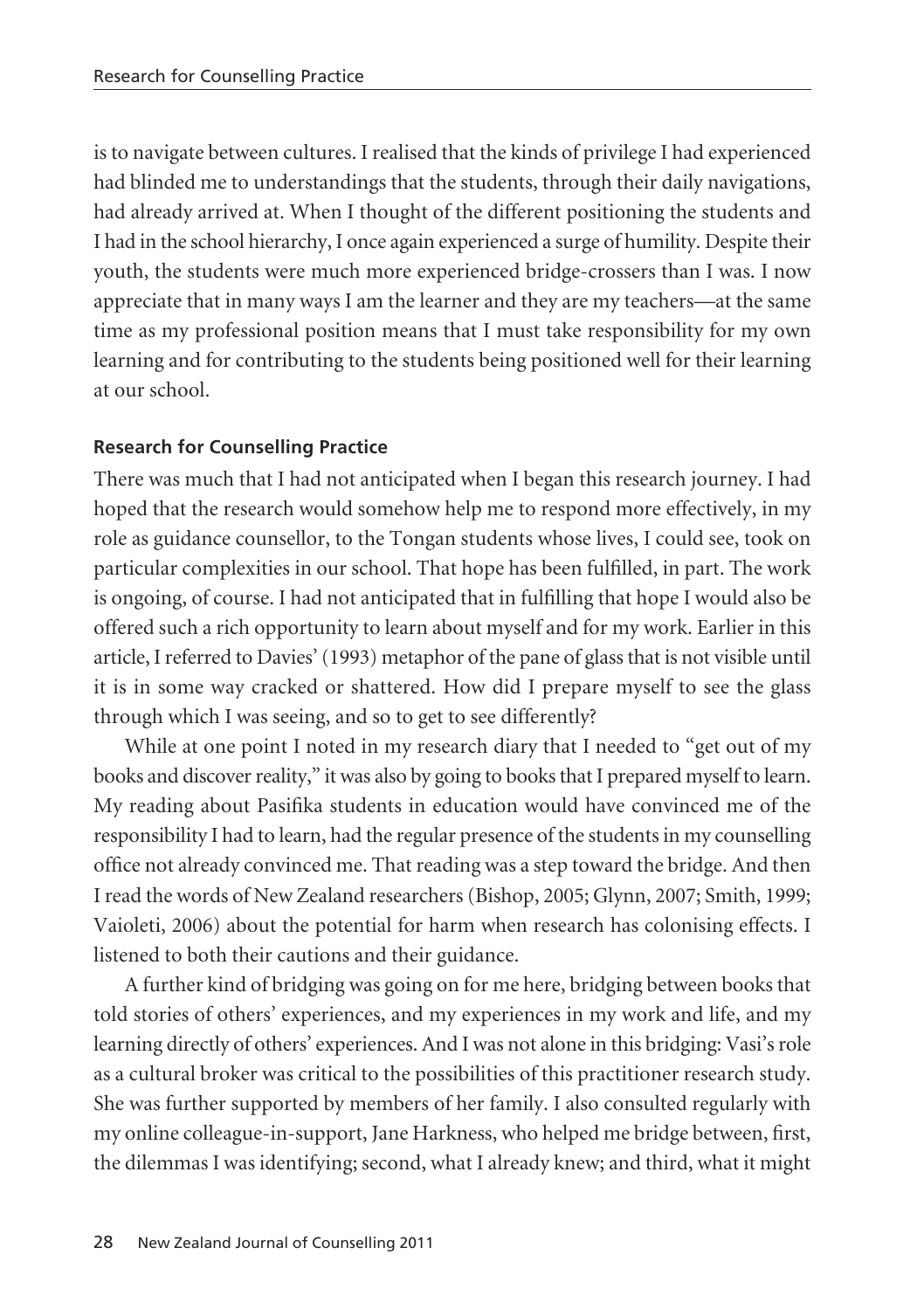become possible to know and do when I noticed privilege and then positioned myself with humility and an intention to learn. Again, Davies et al. (2006) offered a metaphor that describes this stretching into new experiences as both my own life and the lives of others became more visible to me. As a researcher, I was a subject "in process, vulnerable to inscriptions that may be opaque to her and yet developing the power to make the discourse and their inscriptive powers both visible and revisable" (p. 101). The inscriptive power of dominant discourses in my own life, the life of our school, and the lives of students and their families was made more visible through this research project. As I saw the ways in which dominant cultural discourses worked out in my life, I was able to make revisions that were more fitting with my hopes for my practice.

The personal challenge for me is to continue to be a bridge-user, and not to allow myself to fall back on the familiarity of the cultural understandings of a dominant Eurocentric society. The kato given to me by Anau is a constant reminder of the responsibility I have to continue to be a bridge-user and to be open to learning more of other cultural beliefs and understandings in order to honour those who have contributed to this research project and all that they made available to me to learn. The process of stepping on to the bridge through this research project has opened my eyes to other ways of viewing the world. This has had impacts on my counselling practice, many of them in small ways. For example, when I meet Pasifika families in my guidance counsellor role, I have found that building relationships by talking about small everyday events, away from any problem, helps to establish mutual understandings. I can then become a conduit for families, opening access by bridging between them and the school. It is through paying attention to that which is important to the other that understanding can be built.

*We must…descend into detail…if we wish to encounter humanity face to face.* (Geertz, 1973, p. 133)

### *Acknowledgements*

We acknowledge the school in which this research was based, and thank the management team, staff, and the Tongan community for their support. We are also indebted to Vasi Jones and her family for sharing their knowledge, skills, and time. Without these contributions, this project would have faltered. We also acknowledge Jane Harkness, who has companioned us on this journey, walking each step alongside us.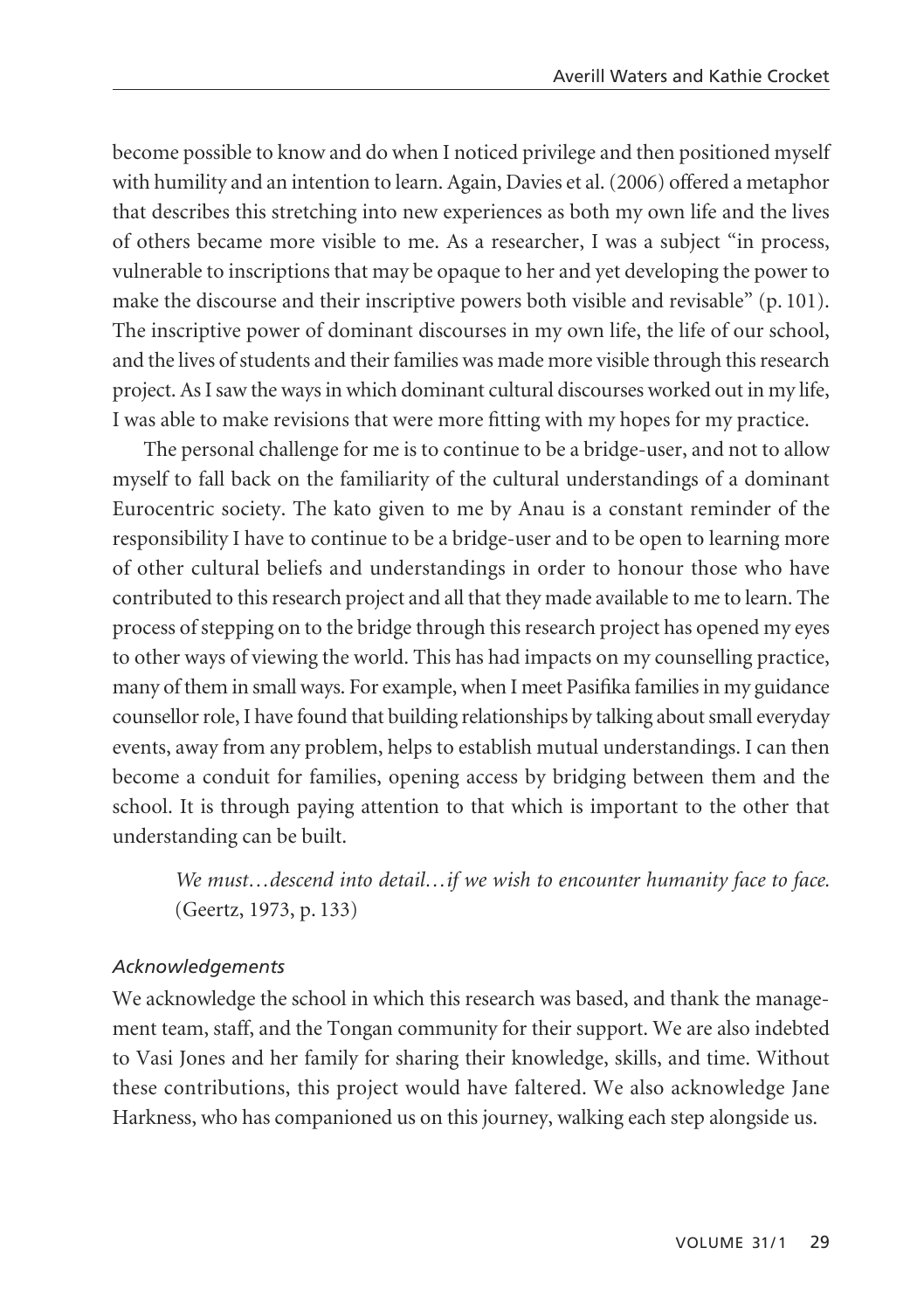#### **Notes**

- 1. This account is told in Averill's voice, but has been written by both authors. based on Averill's Master of Counselling research, which Kathie supervised.
- 2. Averill's diary took the form of an online research discussion with another MCouns research student, Jane Harkness.

#### References

- Alefaio, S. (2007). Supporting the wellbeing of Pasifika youth. In P. Culbertson & M. N. Agee, with C. 'O. Makasiale (Eds.), *Penina uliuli: Contemporary challenges in mental health for Pacific peoples* (pp. 5–15). Honolulu: University of Hawai'i Press.
- Anae, M. (1996). Inside out: Methodological issues on being a "native" researcher. *Pacific Health Dialog, 5*(2), 273–279.
- Bishop, R. (2005). Freeing ourselves from neocolonial domination in research: A kaupapa Mäori approach to creating knowledge. In N. Denzin & Y. Lincoln (Eds.), *The Sage handbook of qualitative research* (3rd ed.; pp. 109–138). Thousand Oaks, CA: Sage.
- Bishop, R., & Glynn, T. (1999). *Culture counts: Changing power relations in education.* Palmerston North, NZ: Dunmore Press.
- Black, R., & Huygens, I. (2007). Pakeha culture and psychology. In I. M. Evans, J. J. Rucklidge, & M. O'Driscoll (Eds.), *Professional practice of psychology in Aotearoa New Zealand* (pp. 49– 66). Wellington, NZ: New Zealand Psychological Society.
- Burman, E. (2001). Minding the gap: Positivism, psychology, and the politics of qualitative methods. In D. L. Tolman & M. Brydon-Miller (Eds.), *From subjects to subjectivities: A handbook of interpretive and participatory methods* (pp. 259–275). New York: New York University Press.
- Cahill, F. (2004). *Crossing the road from home to secondary school: A conversation with Samoan parents.* Unpublished Masters dissertation, University of Waikato, Hamilton, New Zealand.
- Campbell, I. C. (1992). *Island kingdom: Tonga ancient and modern.* Christchurch, NZ: Canterbury University Press.
- Davies, B. (1993). *Shards of glass: Children reading and writing beyond gendered identities*. Cresskill, NJ: Hampton Press.
- Davies, B., Fowler, J., Gannon, S., Hopkins, L., McCann, H., & Wihlborg, M. (2006). Constituting the feminist subject in poststructuralist discourse. *Feminism & Psychology*, *16*(1), 87–103. doi: 10.1177/0959-353506060825
- Davies, B., & Harre, R. (1990). Positioning: The discursive production of selves. *Journal of Theory of Social Behaviour, 20*(1), 43–65.
- Drewery, W., & Winslade, J. (1997). The theoretical story of narrative therapy. In G. Monk, J. Winslade, K. Crocket, & D. Epston (Eds.), *Narrative therapy in practice: The archaeology of hope* (pp. 32–52). San Francisco, CA: Jossey-Bass.
- Geertz, C. (1973). *The interpretation of culture.* London: Basic Books.